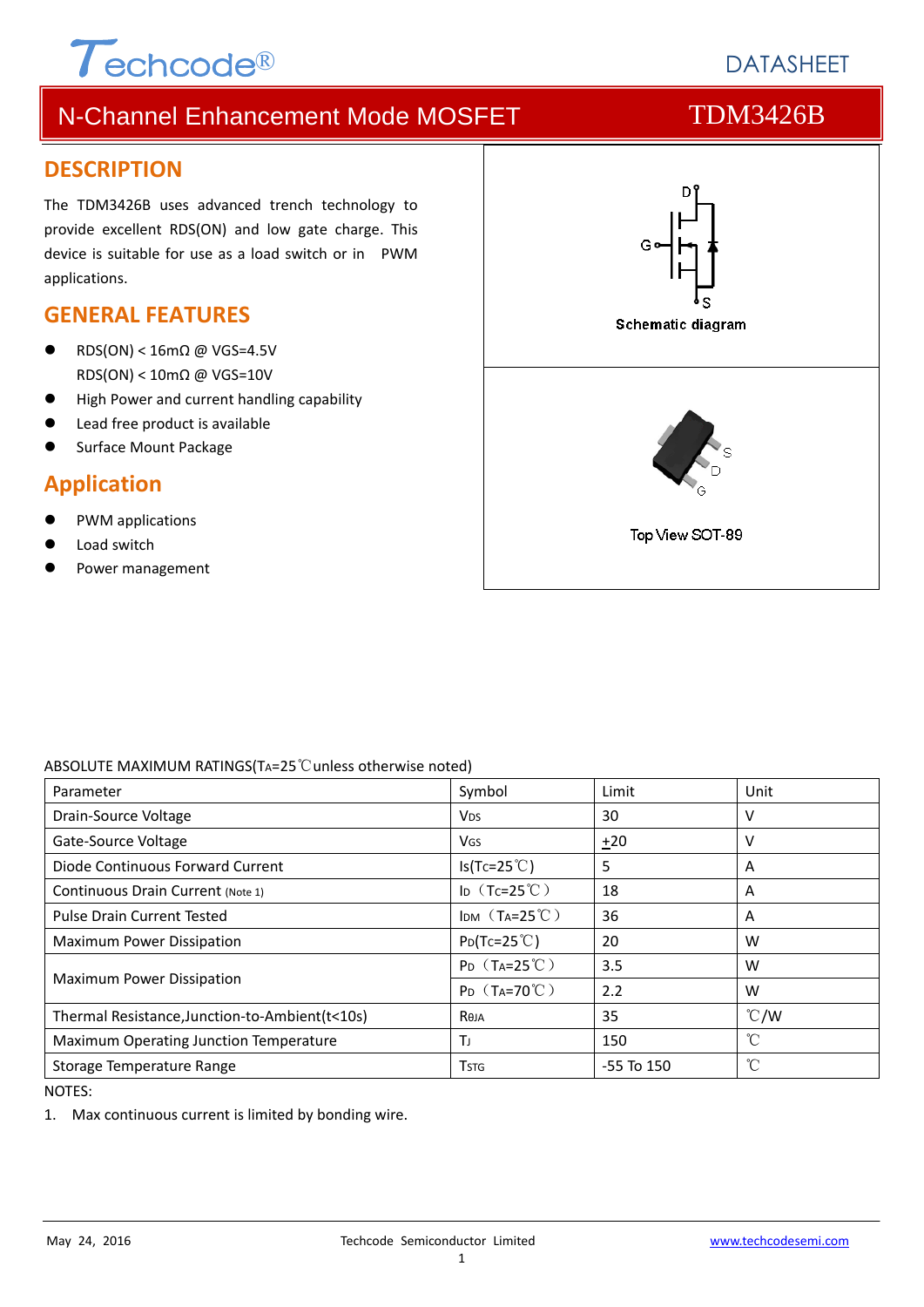

#### **ELECTRICAL CHARACTERISTICS (TA=25**℃**unless otherwise noted)**

| Parameter                                 | Symbol                   | Condition                                     | Min                      | Typ            | Max                      | Unit          |  |  |  |
|-------------------------------------------|--------------------------|-----------------------------------------------|--------------------------|----------------|--------------------------|---------------|--|--|--|
| OFF CHARACTERISTICS                       |                          |                                               |                          |                |                          |               |  |  |  |
| Drain-Source Breakdown Voltage            | <b>BV</b> <sub>DSS</sub> | VGS=0V ID=250µA                               |                          | $\blacksquare$ | $\overline{\phantom{a}}$ | $\vee$        |  |  |  |
| Zero Gate Voltage Drain Current           | <b>l</b> <sub>pss</sub>  | V <sub>DS</sub> =24V,V <sub>GS</sub> =0V      |                          |                | 1                        | $\mu$ A       |  |  |  |
| Gate-Body Leakage Current                 | <b>IGSS</b>              | VGs=±20V,VDs=0V                               | $\overline{a}$           | $\blacksquare$ | ±10                      | $\mu$ A       |  |  |  |
| <b>ON CHARACTERISTICS (Note 2)</b>        |                          |                                               |                          |                |                          |               |  |  |  |
| <b>Gate Threshold Voltage</b>             | VGS(th)                  | V <sub>DS</sub> =VGS, I <sub>D</sub> =250µA   | 1.4                      | 1.8            | 2.5                      | $\vee$        |  |  |  |
| Drain-Source On-State Resistance          | R <sub>DS</sub> (ON)     | VGS=10V, ID=10A                               | $\overline{a}$           | 8.2            | 10                       | $m\Omega$     |  |  |  |
|                                           |                          | VGS=4.5V, ID=8A                               | $\overline{a}$           | 12.3           | 16                       | $m\Omega$     |  |  |  |
| DYNAMIC CHARACTERISTICS (Note3)           |                          |                                               |                          |                |                          |               |  |  |  |
| Input Capacitance                         | Ciss                     | VDS=15V, VGS=0V, F=1.0MHz                     | $\overline{\phantom{a}}$ | 450            | 600                      | PF            |  |  |  |
| <b>Output Capacitance</b>                 | Cos <sub>S</sub>         |                                               | $\overline{a}$           | 318            | $\frac{1}{2}$            | PF            |  |  |  |
| Reverse Transfer Capacitance              | Crss                     |                                               | $\blacksquare$           | 22             | $\Box$                   | PF            |  |  |  |
| <b>SWITCHING CHARACTERISTICS (Note 3)</b> |                          |                                               |                          |                |                          |               |  |  |  |
| Turn-on Delay Time                        | $td($ on $)$             | VDS=15V, RL=15 Ω, VGEN=10V,                   | $\overline{a}$           | 8.5            | 16                       | nS            |  |  |  |
| Turn-on Rise Time                         | tr                       | $RG=6 \Omega$ Ip=1A                           | $\overline{a}$           | 10             | 18                       | nS            |  |  |  |
| Turn-Off Delay Time                       | td(off)                  |                                               |                          | 14             | 26                       | nS            |  |  |  |
| <b>Turn-Off Fall Time</b>                 | tf                       |                                               |                          | 10.6           | 19                       | nS            |  |  |  |
| <b>Total Gate Charge</b>                  | Qg                       | VDS=15V,ID=10A,VGS=10V                        |                          | 8              | 12                       | nC            |  |  |  |
| Gate-Source Charge                        | Qgs                      |                                               | $\overline{a}$           | 1.6            | $\overline{\phantom{a}}$ | <sub>nC</sub> |  |  |  |
| Gate-Drain Charge                         | Qgd                      |                                               | $\overline{a}$           | 1.2            | $\overline{a}$           | nC            |  |  |  |
| Body Diode Reverse Recovery Time          | Trr                      | $\text{los}=10\text{A}$ , dl/dt=100A/ $\mu$ s | $\overline{a}$           | 20.5           | $\overline{\phantom{a}}$ | nS            |  |  |  |
| Body Diode Reverse Recovery Charge        | $Q_{rr}$                 |                                               | $\overline{a}$           | 7.2            | $\frac{1}{2}$            | nC            |  |  |  |
| DRAIN-SOURCE DIODE CHARACTERISTICS        |                          |                                               |                          |                |                          |               |  |  |  |
| Diode Forward Voltage (Note 2)            | <b>V<sub>SD</sub></b>    | VGS=0V, Is=5A                                 | $\overline{a}$           | 0.8            | 1.1                      | $\vee$        |  |  |  |

NOTES:

2. Pulse Test: Pulse Width  $\leq 300$ μs, Duty Cycle  $\leq 2\%$ .

3. Guaranteed by design, not subject to production testing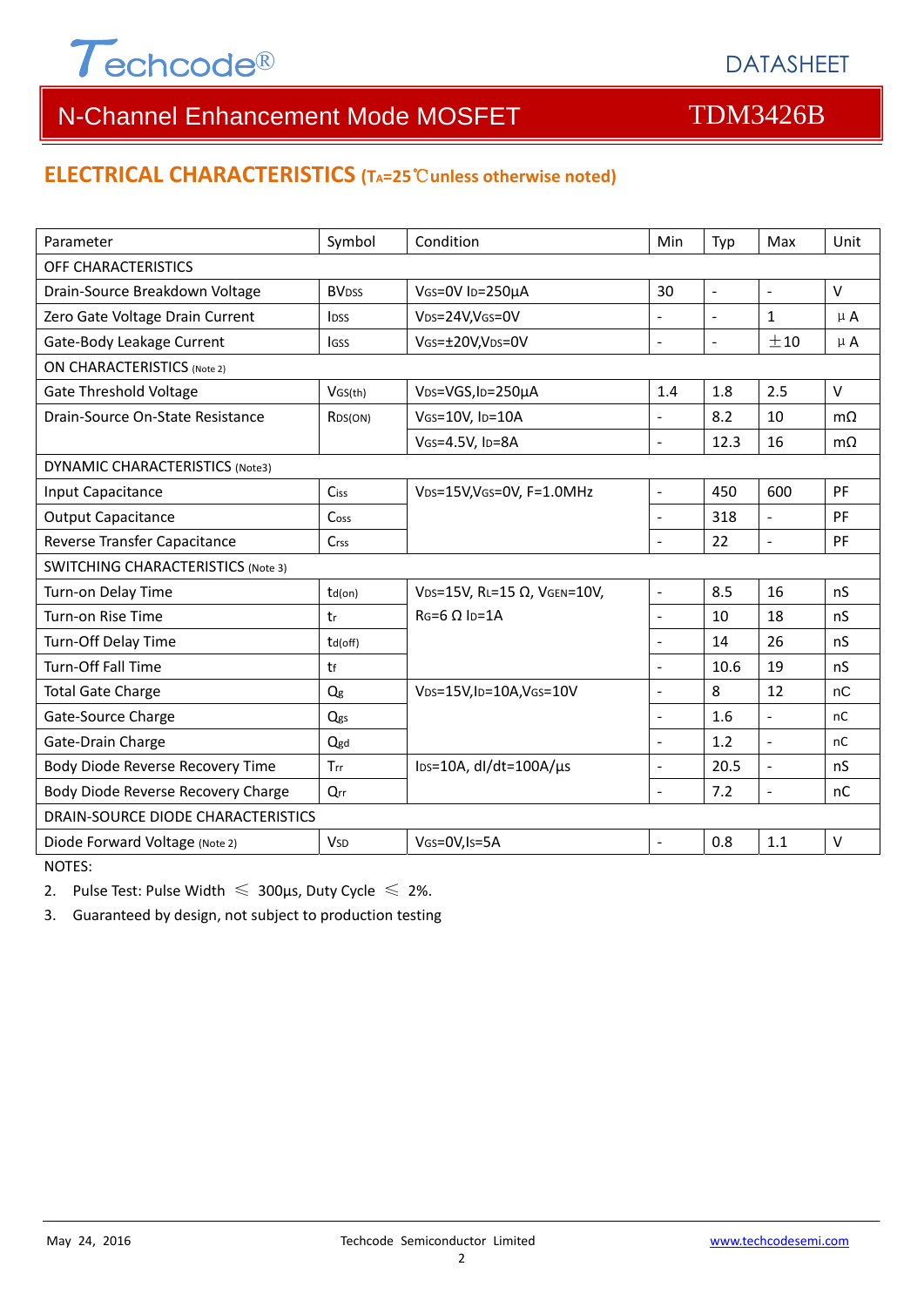

#### **Typical Operating Characteristics**





#### **Thermal Transient Impedance**

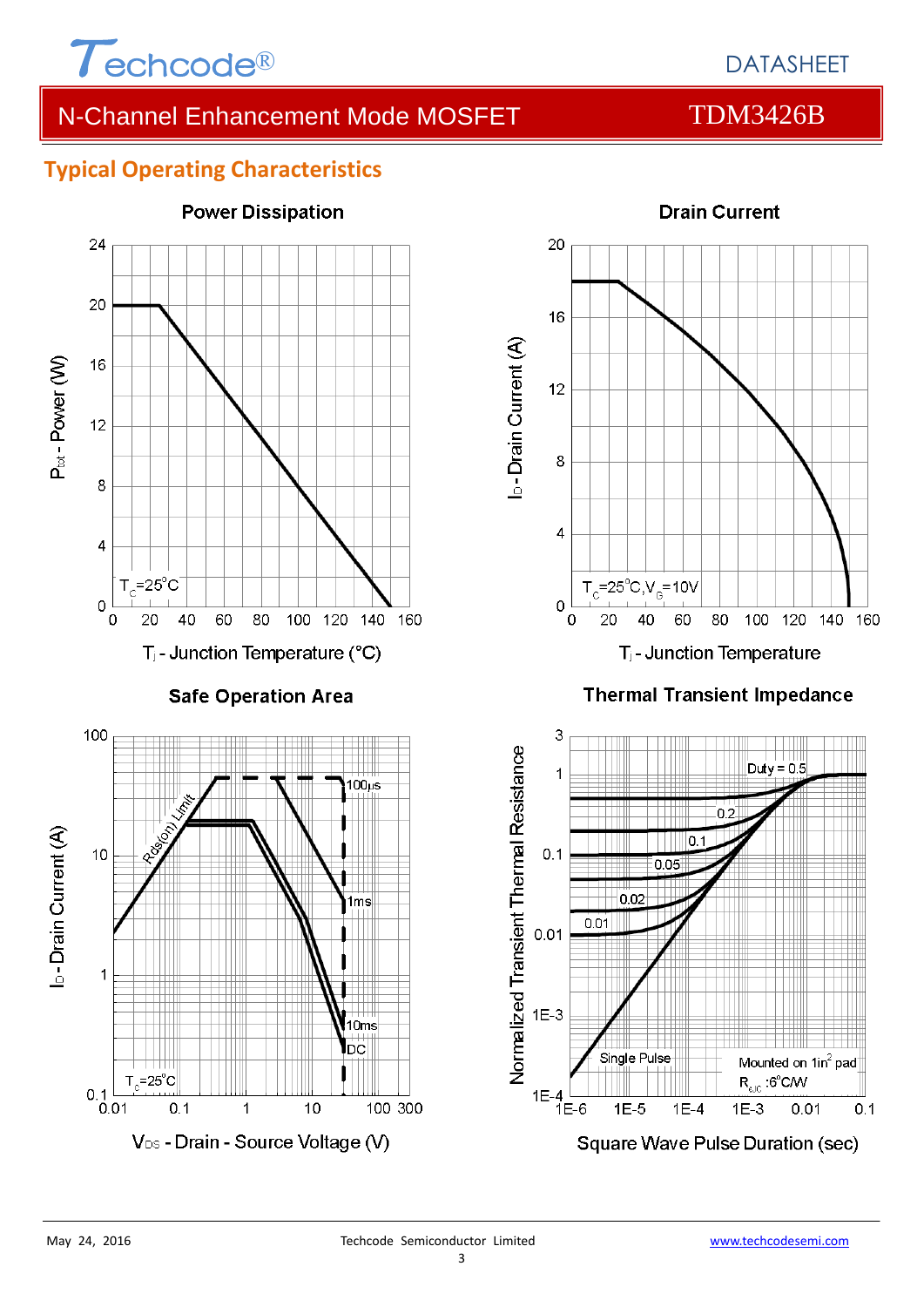

#### **Typical Operating Characteristics(Cont.)**





# **Thermal Transient Impedance**

**Drain-Source On Resistance** 

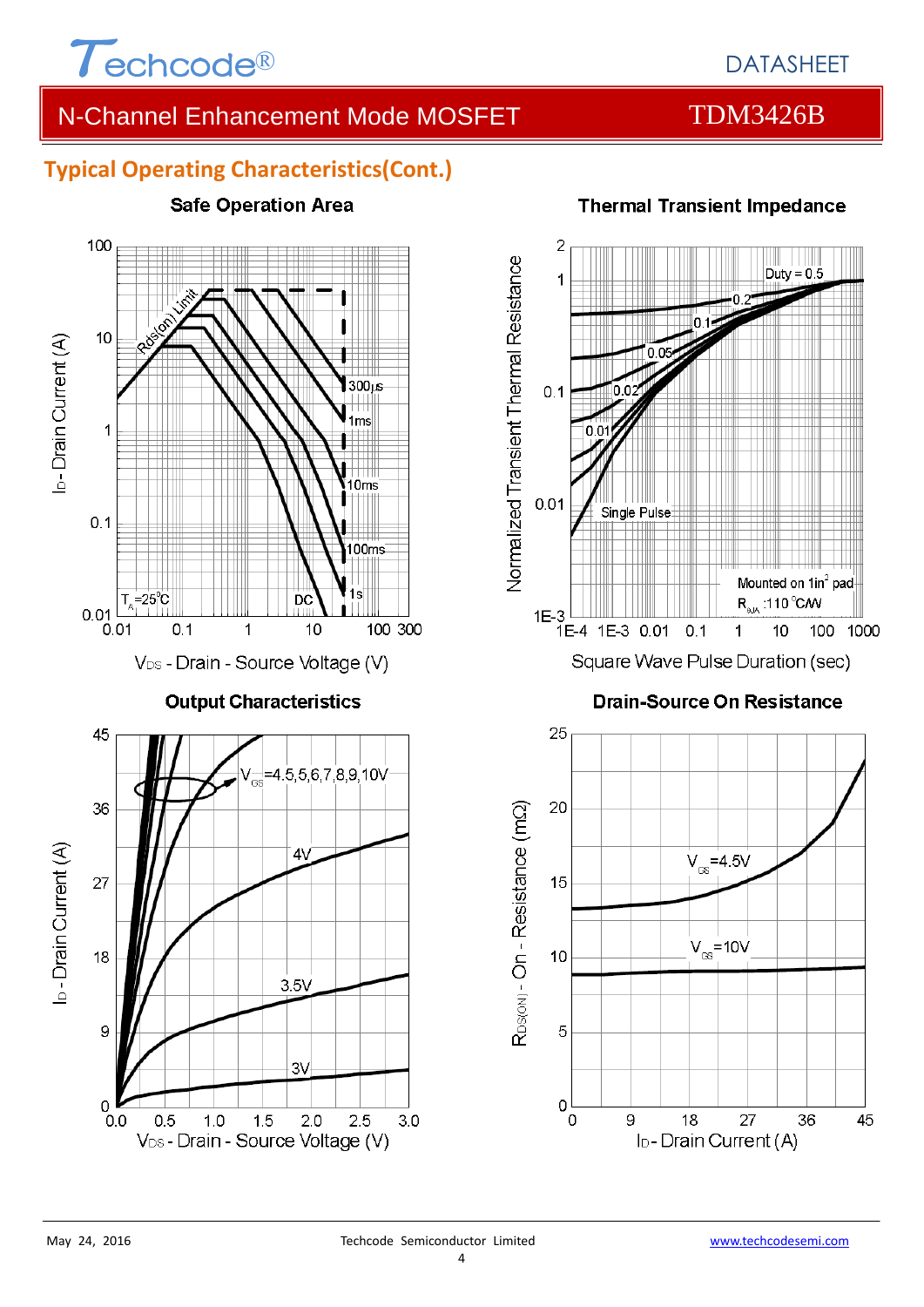

### DATASHEET

## N-Channel Enhancement Mode MOSFET TDM3426B

#### **Typical Operating Characteristics (Cont.)**



#### Gate-Source On Resistance



#### **Gate Threshold Voltage**

**Source-Drain Diode Forward** 

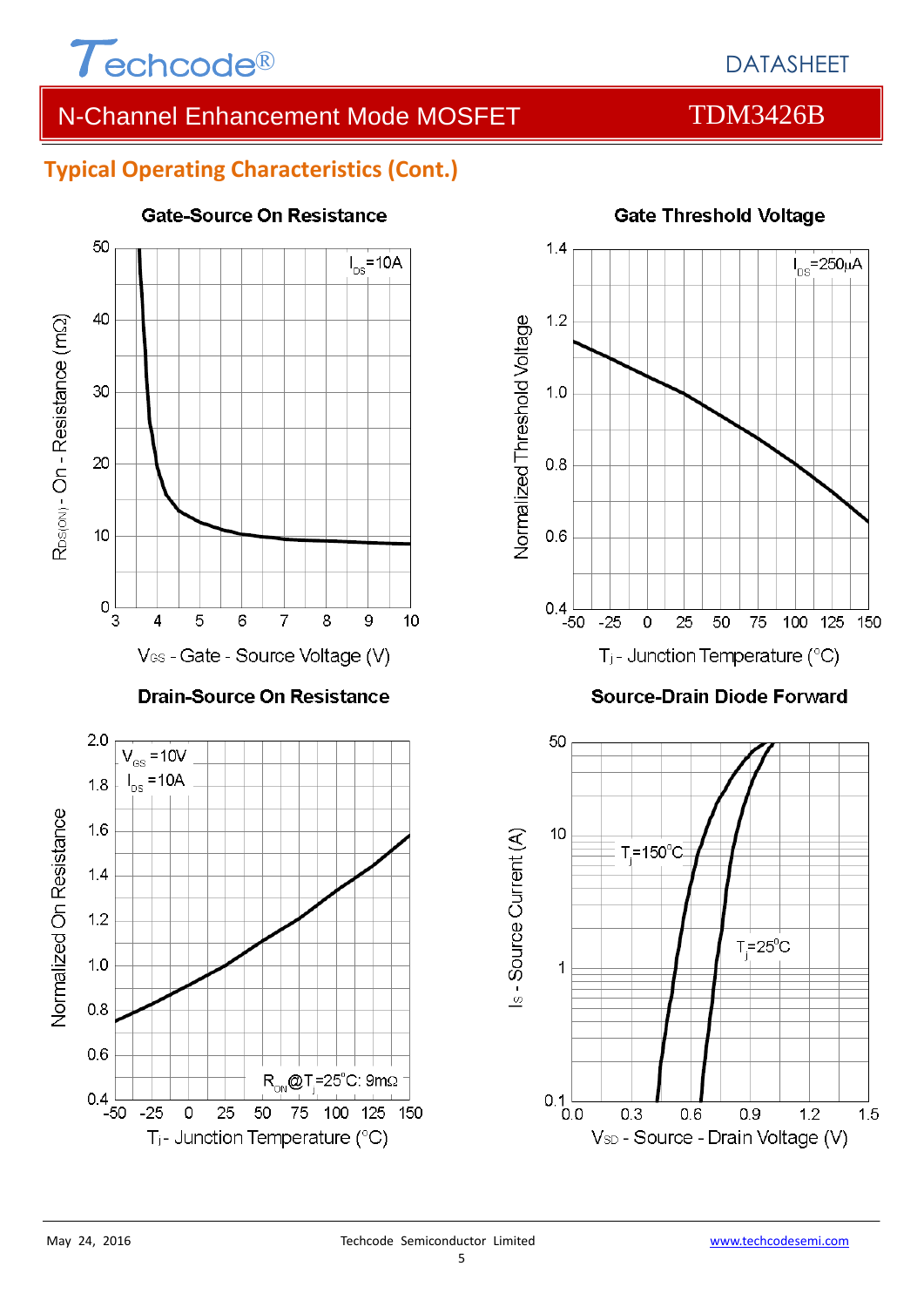

#### **Typical Operating Characteristics (Cont.)**



#### Capacitance



#### **Gate Charge**

### DATASHEET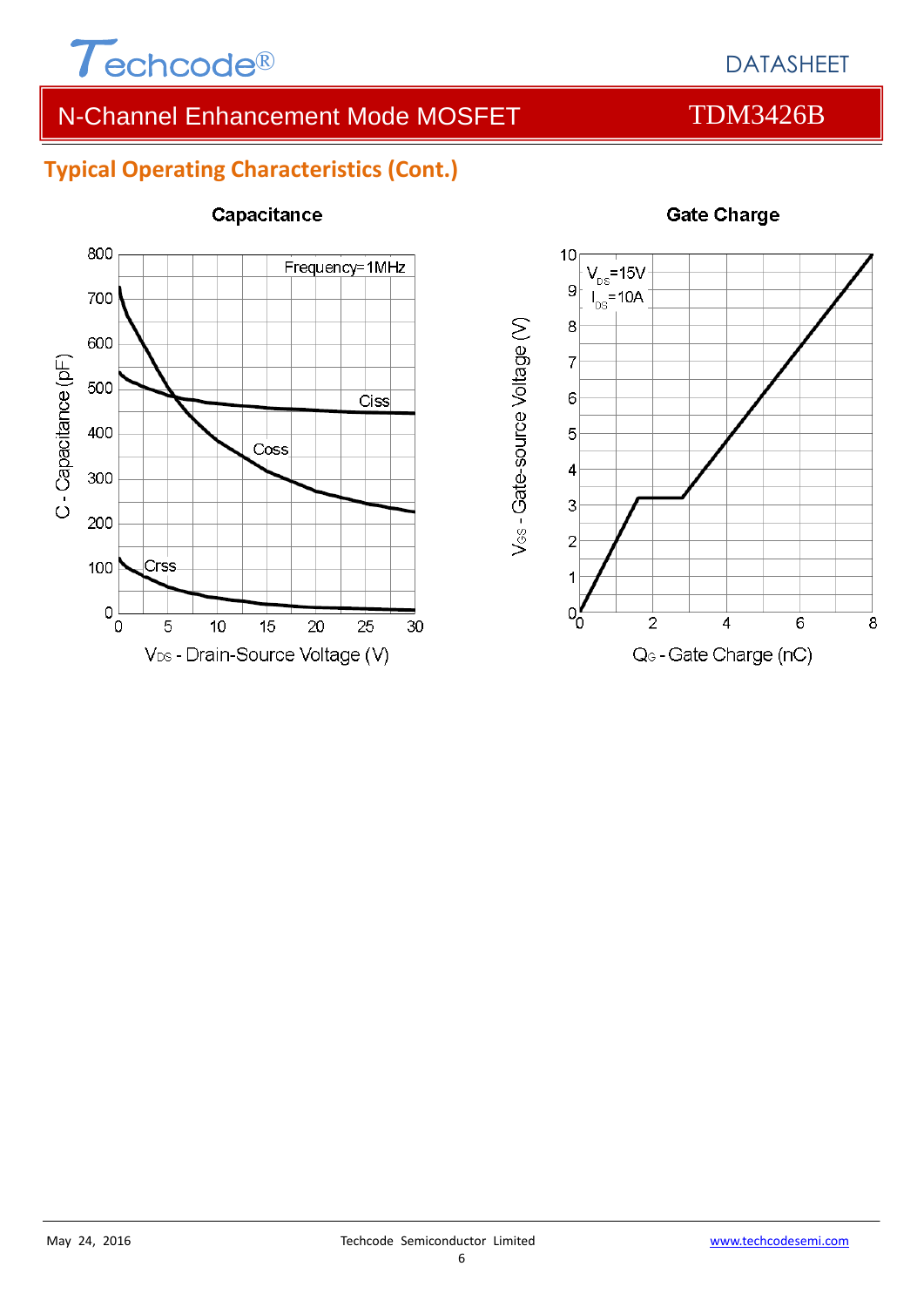

DATASHEET

### **Package Information**

#### SOT89-3 Package







| 尺寸<br>标注  | 最小(mm) | 最大(mm) | 尺寸<br>标注 | 最小(mm) | 最大(m)            |
|-----------|--------|--------|----------|--------|------------------|
| n         | 4.40   | 4.60   | B3       | 0.82   | 0.83             |
| <u>A1</u> | 1.65   | 1.75   |          | 1.40   | 1.60             |
| Λ2        | 2.95   | 3.05   | C1       | 0.35   | 0.45             |
| A3        | 0.35   | 0.45   |          |        | 6° TYP4          |
| <u>M</u>  | 0.43   | 0.53   | θ1       |        | $3^{\circ}$ TYP4 |
| A5        | 0.35   | 0.45   | 62       |        | 6° TYP4          |
| в         | 2.40   | 2.60   | e 3      |        | $3'$ TYP4        |
| B1        | 4.05   | 4.25   |          |        |                  |
| В2        | 0.82   | 0.83   |          |        |                  |